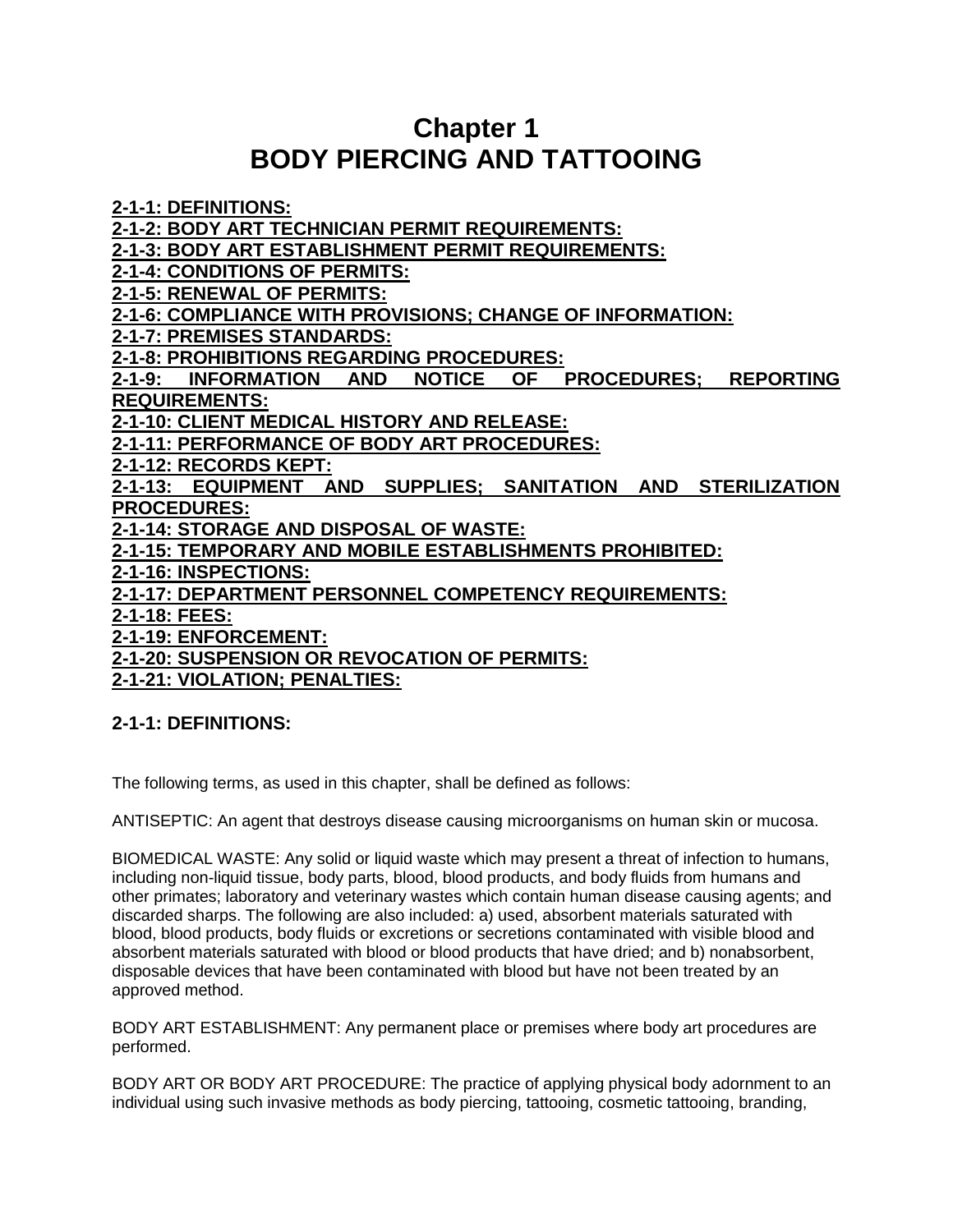scarification, or similar procedures. This term does not include ear piercing or any procedure performed by a physician licensed pursuant to Illinois law.

BODY PIERCING: Penetrating the skin to make a hole, mark, or scar that is generally permanent in nature, including, but not limited to, micro-dermal anchors, acts of suspension and sub-dermal/transdermal implants. "Body piercing" does not include practices that are considered medical procedures or the puncturing of the non-cartilaginous portion or lobe of the ear using a pre-sterilized, single-use stud-and-clasp ear piercing system.

DEPARTMENT: The Grundy County health department.

DISINFECTION: The destruction of disease causing microorganisms on inanimate objects or surfaces, thereby rendering these objects safe for use or handling.

EAR PIERCING: Puncturing the outer perimeter or lobe of the ear using a pre-sterilized single use stud and clasp ear piercing system following manufacturer's instructions.

EQUIPMENT: All machinery, including fixtures, containers, vessels, tools, devices, implements, furniture, display and storage areas, sinks and all other apparatus and appurtenances used in connection with the operation of a body art establishment.

HAND SINK: A lavatory equipped with hot and cold running water under pressure used solely for washing hands, arms or other portions of the body.

HOT WATER: Water which attains and maintains a temperature of at least one hundred degrees Fahrenheit (120°F).

INSTRUMENTS USED FOR BODY ART: Hand pieces, needles, needle bars, and other instruments that can come into contact with a client's body or may be exposed to bodily fluids during body art procedures.

INVASIVE: Entry into the body either by incision or insertion of an instrument into or through the skin or mucosa, or by any other means intended to puncture, break, or compromise the skin or mucosa.

JEWELRY: Any personal ornament inserted into a newly pierced area, which has been properly sterilized prior to use.

LIQUID CHEMICAL GERMICIDE: A disinfectant or sanitizer registered with the environmental protection agency, or an approximate one to one hundred (1:100) dilution of household chlorine bleach made fresh daily and dispensed from a spray bottle (500 ppm; <sup>1</sup> /<sup>4</sup> cup/gal.; or 2 tablespoons/quart of tap water).

MOBILE BODY ART VEHICLE: A vehicle which is self-propelled or otherwise movable from place to place and is self-sufficient for utilities such as gas, water, electricity and liquid waste disposal, which operates at a fixed location and where a technician performs body art procedures for fourteen (14) consecutive days or less in conjunction with a product demonstration, industry trade show, educational training or other special event.

PERMIT: Written approval by the department to operate a body art establishment or to perform body art procedures. Permits are issued in accordance with these regulations and are separate and distinct from any other licensing or permit requirements of the local government.

PERSON: An individual, any form of business or social organization, or any other nongovernmental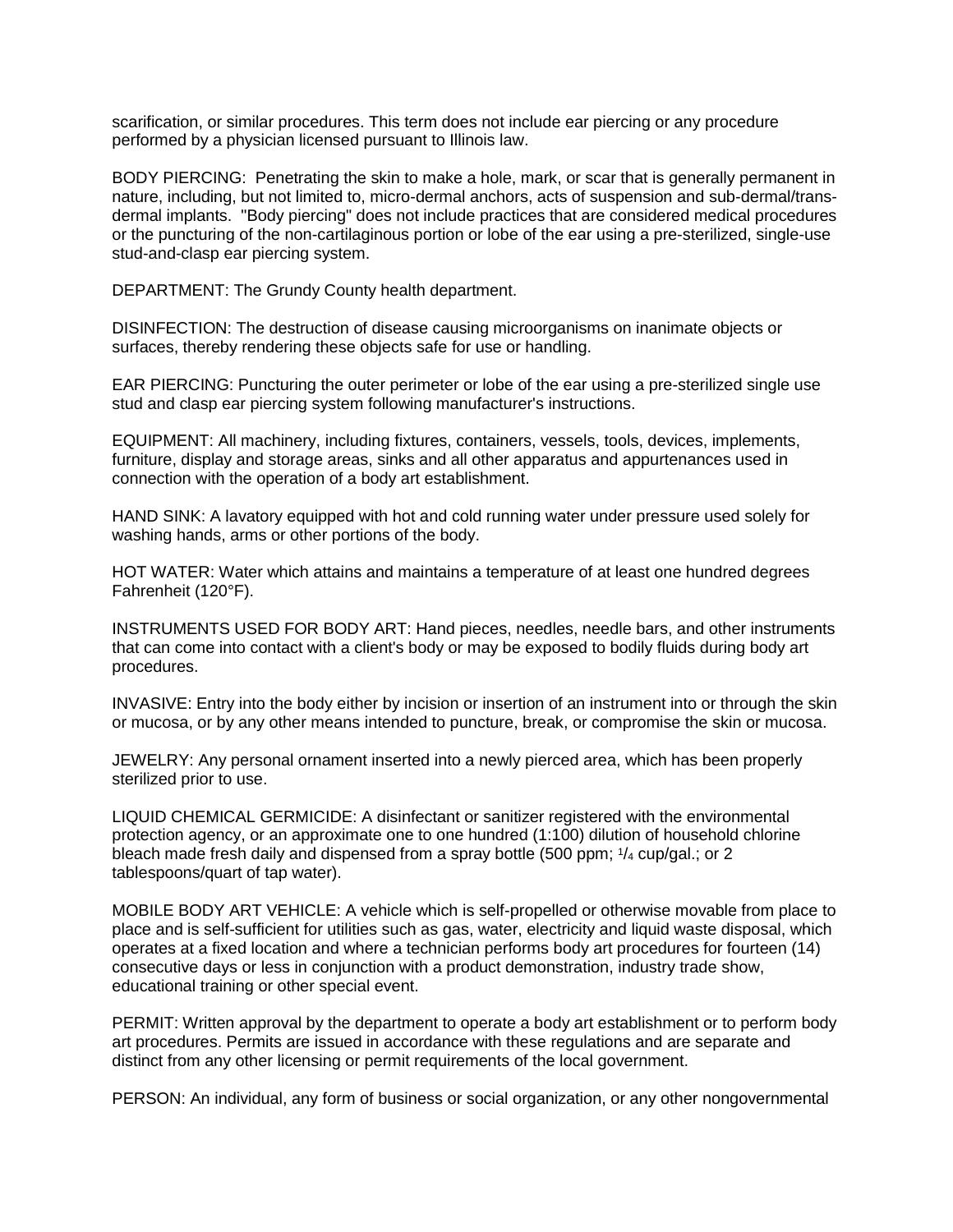legal entity including, but not limited to, a corporation, partnership, limited liability company, association, trust, or unincorporated organization.

PHYSICIAN: A person licensed by the state to practice medicine.

PROCEDURE SURFACE: The skin area adjacent to and including the area where a body art procedure is applied, any surface of an inanimate object that contacts the client's unclothed body during a body art procedure, or any associated work area which may require sanitizing.

SANITIZE OR SANITIZATION PROCEDURE: A process of reducing the numbers of microorganisms on cleaned surfaces and equipment to a safe level in accordance with public health standards by a method approved by the department.

SHARPS: Objects capable of puncturing, lacerating, or otherwise penetrating the skin.

SHARPS CONTAINER: A rigid, leak and puncture resistant container, designed primarily for the containment of sharps, clearly labeled with the phrase and international biological hazard symbol.

SINGLE USE: Are those products or items intended by the manufacturer for one time, one person use and disposal after use. Items include, but are not limited to, cotton swabs or balls, tissues or paper products, paper or plastic cups, gauze and sanitary coverings, razors, piercing needles, scalpel blades, stencils, ink cups, and protective gloves.

STERILIZATION: A very powerful process resulting in the destruction of all forms of microbial life, including highly resistant bacterial spores.

TATTOOING: Any method of placing ink or other pigment into or under the skin or mucosa by the aid of needles or any other instruments used to puncture the skin which results in permanent coloration of the skin or mucosa, including all forms of cosmetic tattooing.

TECHNICIAN OR BODY ART TECHNICIAN: A person who performs body art procedures.

TEMPORARY BODY ART ESTABLISHMENT: A fixed location where body art procedures are performed for a period of not more than fourteen (14) consecutive days and in conjunction with a single event or celebration.

UNIVERSAL PRECAUTIONS: A set of guidelines and controls, published by the center for disease control (CDC) as "guidelines for prevention of transmission of human immunodeficiency virus and hepatitis B virus to health care and public safety workers" in "Morbidity And Mortality Weekly Report", June 23, 1989, vol. 38, no. 8-6, and as "recommendations for preventing transmission of human immunodeficiency virus and hepatitis B virus to patients during exposure prone invasive procedures," in "Morbidity And Mortality Weekly Report", July 12, 1991, vol. 40, no. RR-8. This method of infection control requires the employer and the employee to assume that all human blood and specified human body fluids are infectious for HIV, HBV, and other blood pathogens. Precautions include hand washing, gloving, personal protective equipment, injury prevention, and proper handling and disposal of needles, other sharp instruments, and blood and body fluid contaminated products. (Ord. 99-060, 10-12-1999)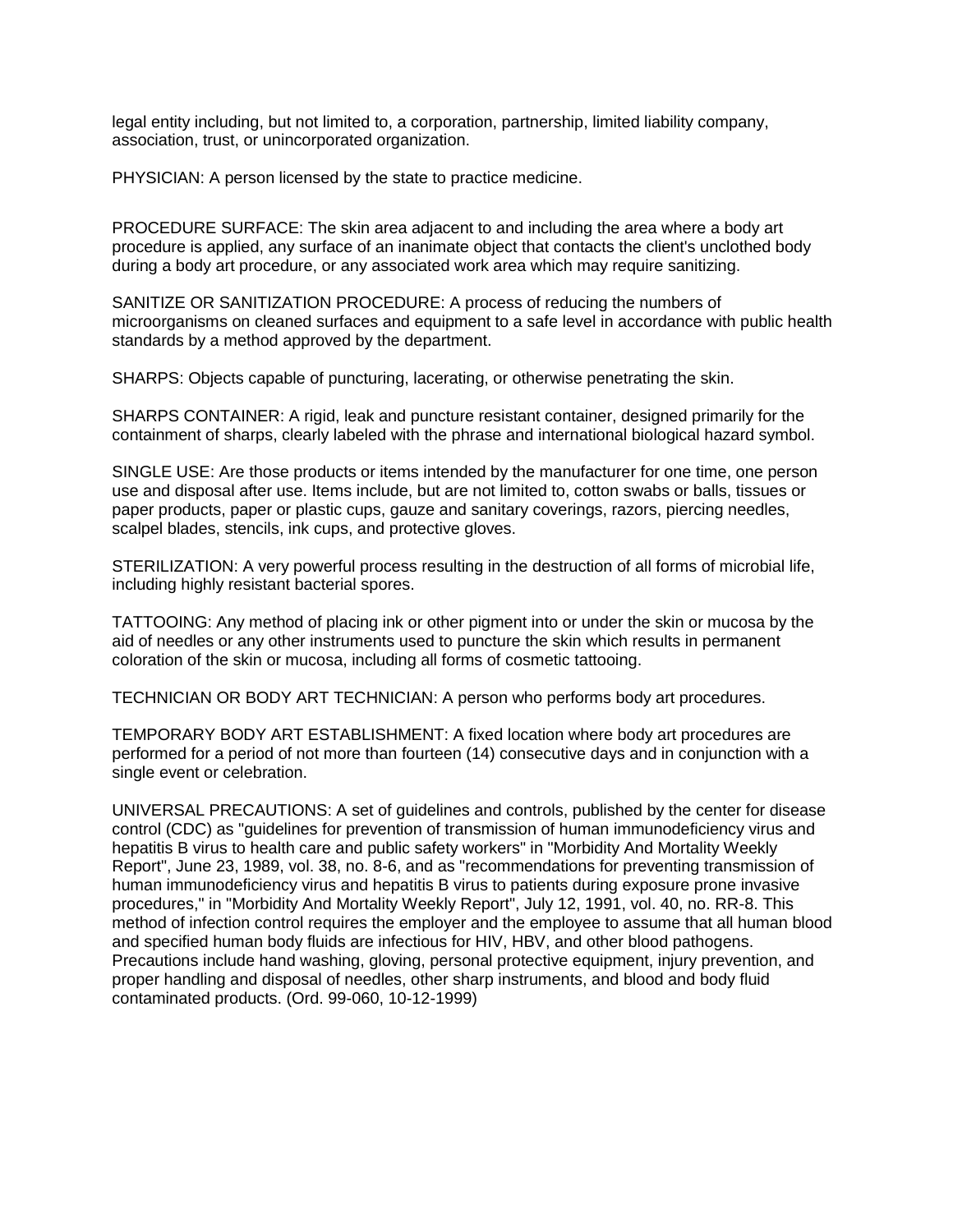### **2-1-2: BODY ART TECHNICIAN PERMIT REQUIREMENTS:**

- A. Permit Required: It shall be unlawful for any person to perform body art procedures without first obtaining a body art technician permit as provided herein
- B. Application for Permit: Every applicant for a body art technician permit shall submit an application to the department providing:
- 1. Name;
- 2. Date of birth;
- 3. Gender;
- 4. Residence address;
- 5. Mailing address;
- 6. Home/work phone numbers;
- 7. Photograph;
- 8. Place(s) of employment as a technician; and
- 9. Training and experience in body art procedures. (Ord. 99-060, 10-12-1999)
	- C. Qualifications of Applicant:
- 1. Applicants must be a minimum of eighteen (18) years of age.
- 2. Applicants must meet all the requirements of Title 77, Chapter 1, Subchapter m, Part 797, Section 1300.
	- E. Issuance of Permit: Upon determination that the applicant meets the minimum requirements set forth herein, the department shall issue a body art technician permit to the applicant.
	- F. Display of Permit: The technician's permit shall be displayed within his or her procedure area in a prominent and conspicuous place where it may be readily observed by clients of the technician. (Ord. 99-060, 10-12-1999)
	- G. Expiration of Permit: The technician's permit will expire on December 31 of each year and must be renewed before this date annually. Renewal notices will be mailed by December 1 of each year.

## **2-1-3: BODY ART ESTABLISHMENT PERMIT REQUIREMENTS:**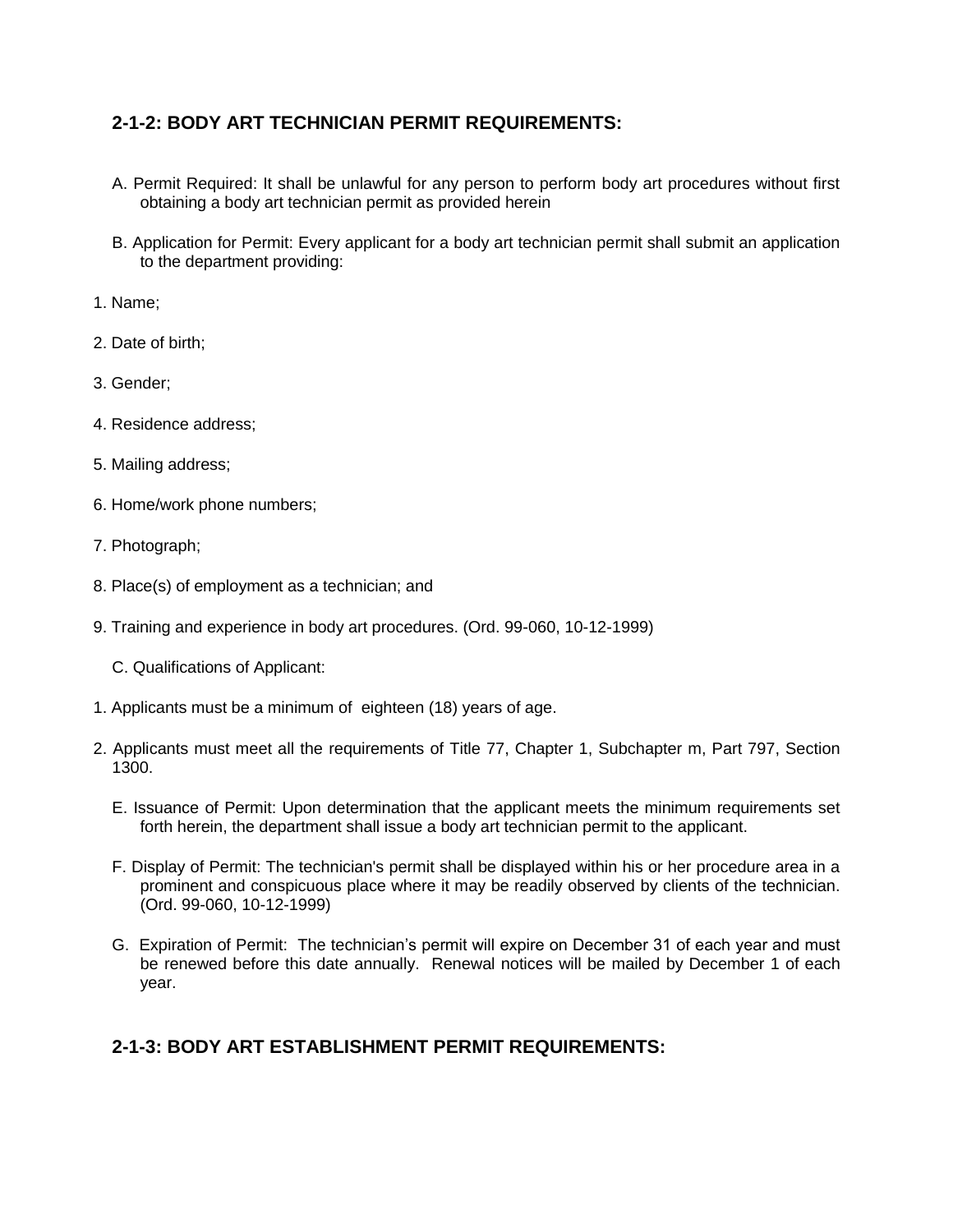- A. Permit Required: It shall be unlawful for any person to operate a body art establishment without first obtaining a body art establishment permit as provided herein.
- B. Application For Permit:
- 1. Every applicant for a body art establishment permit shall submit an application to the department providing:
- a. Owner name (if partnership or corporation, include names and resident addresses of all partners, officers, directors and the name of its resident agent for purpose of service);
- b. Establishment name;
- c. Street address;
- d. Mailing address;
- e. Proposed hours of operation;
- f. Names of all body art technicians and their exact duties;
- g. Description of all body art procedures to be performed or not performed;
- h. An inventory of all body art equipment to be utilized, including names of manufacturers;
- i. Names and addresses of suppliers of body art equipment and supplies utilized; and
- j. Name, local address, and local residence telephone number of the individual who shall be responsible for operation of the body art establishment.
- 2. A scale drawing and floor plan of the establishment and proof of meeting the minimum requirements established herein shall be submitted with the application.
	- C. Issuance of Permit: Upon determination that the minimum requirements for a body art establishment set forth in this chapter have been met, the department shall issue a body art establishment permit to the applicant.
	- D. Non-transferability of Permit: A body art establishment permit shall not be transferable.
	- E. Permit to Be Posted: The body art establishment permit shall be posted within the establishment in a prominent and conspicuous area where it may be readily observed by clients. (Ord. 99-060, 10- 12-1999)

## **2-1-4: CONDITIONS OF BODY ART ESTABLISHMENT PERMITS:**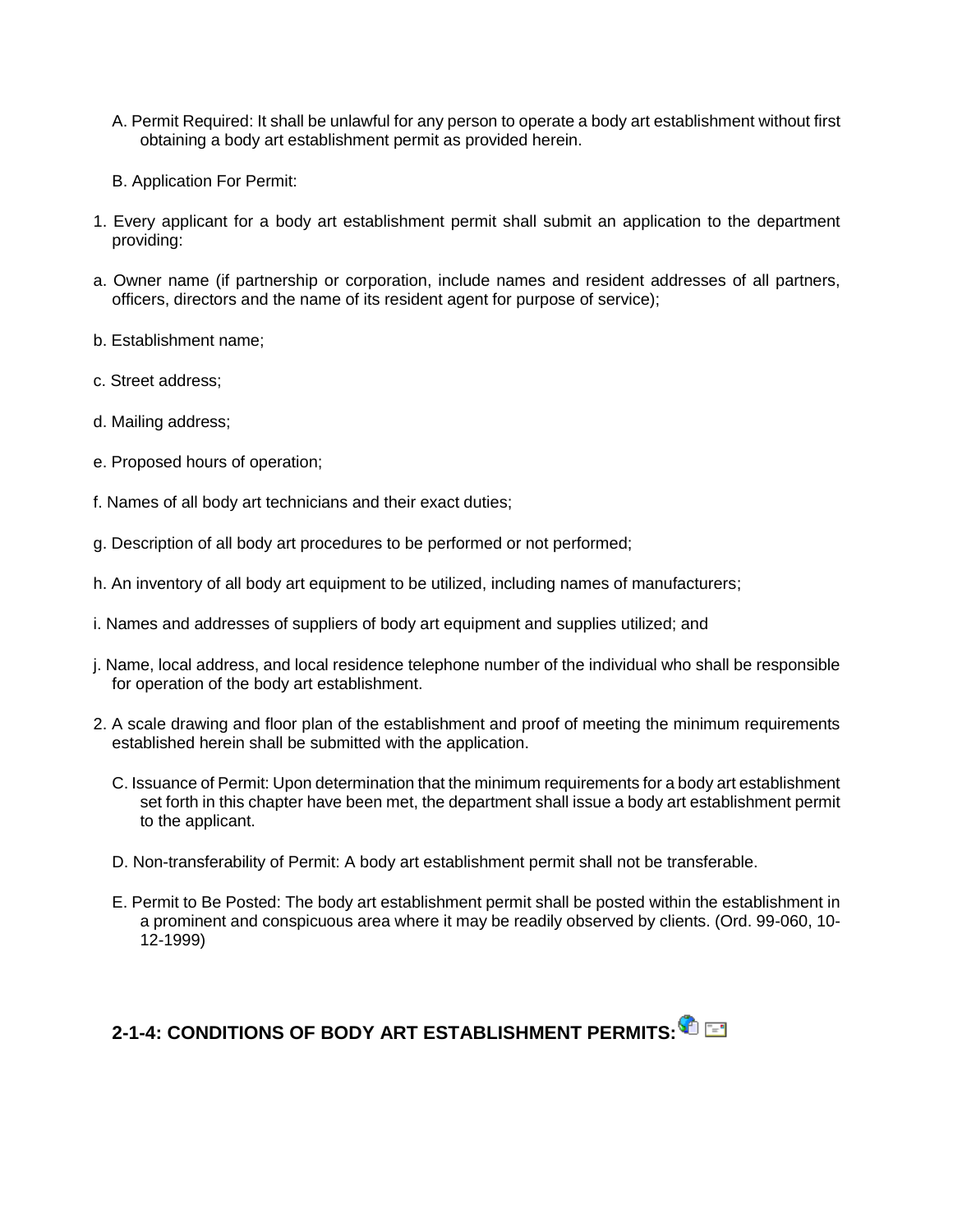A. It shall be unlawful for any person to perform body art procedures except within a body art establishment. Body art shall not be conducted in mobile body art vehicles or temporary body art establishments.

B. It shall be unlawful for any person operating a body art establishment to permit body art procedures to be performed by anyone who does not have a current valid body art technician permit issued by the department. (Ord. 99-060, 10-12-1999)

#### **2-1-5: RENEWAL OF BODY ART ESTABLISHMENT PERMITS:**

Body art establishment permits will expire annually on March 1. Fees for renewing permits issued by the county health department shall be due thirty (30) calendar days prior to the expiration date of the existing permit. (Ord. 99-060, 10-12-1999)

#### **2-1-6: COMPLIANCE WITH PROVISIONS; CHANGE OF INFORMATION:**

Permittees shall maintain compliance with all requirements of this chapter. Permittees shall notify the department within ten (10) days of any change of information provided in accordance with subsections [2-1-2B](http://www.sterlingcodifiers.com/codebook/getBookData.php?ft=3&find=2-1-2B) and [2-1-3B](http://www.sterlingcodifiers.com/codebook/getBookData.php?ft=3&find=2-1-3B) of this chapter. (Ord. 99-060, 10-12-1999)

#### **2-1-7: PREMISES STANDARDS:**

- A. Ventilation and Light: The establishment shall be well ventilated and shall have an artificial light source equivalent to at least twenty (20) foot-candles at three feet (3') above floor level, and at least one hundred (100) foot-candles at the level where the body art procedure is performed and where instruments and sharps are assembled.
- B. Floors, Walls, Ceilings and Other Surfaces:
- 1. All walls, floors, ceilings, and procedure surfaces shall be light colored, washable, smooth, free of open holes or cracks, and shall be maintained in good repair and clean condition. Carpeting is not permitted within the body art procedure area.
- 2. All procedure surfaces, including client chairs and benches, shall be of such construction as to be easily cleaned and sanitize with a liquid chemical germicide after each client.
	- C. Procedure Areas:
- 1. Each technician working in the establishment shall have a procedure area with at least forty five (45) square feet of floor space.
- 2. Each establishment shall have at least one procedure area completely screened from public view for clients requesting privacy.
- 3. All body art procedure areas shall be completely separated by solid partitions or by walls extending from floor to ceiling from any room used for human habitation or food preparation, and from any food establishment, hair salon, retail business, or other such activity, which could contaminate work surfaces.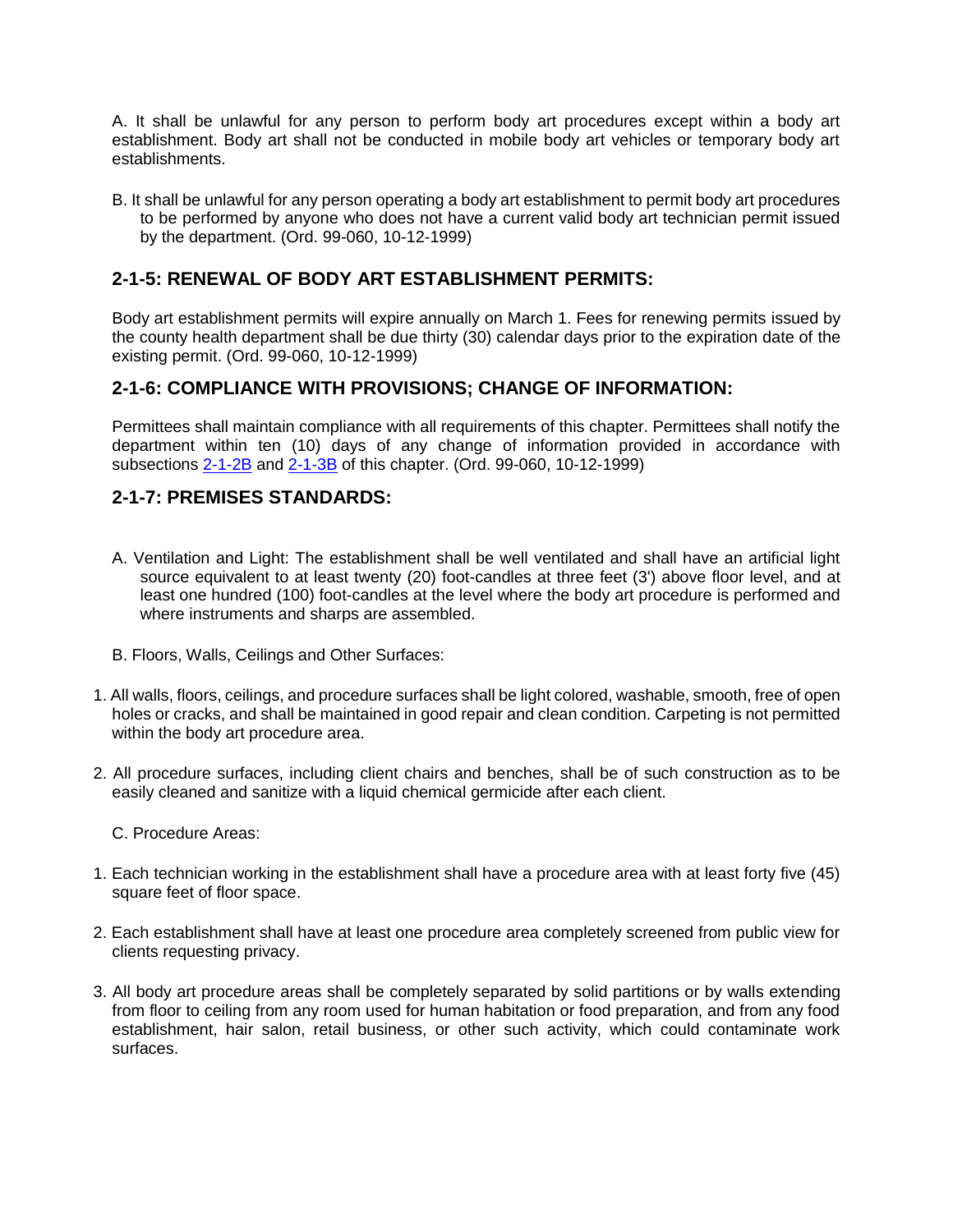- D. Partitions: Multiple body art stations shall be separated by dividers, curtains, or partitions, at a minimum.
- E. Hand Sinks And Lavatories: A separate hand sink with hot and cold running water, under pressure, preferably equipped with wrist or foot operated controls, and supplied with liquid soap and disposable paper towels shall be located within or immediately adjacent to the body art procedure area(s). One hand sink shall serve no more than three (3) operators. In the absence of a separate equipment washing sink, hand sinks may be used for initial cleaning of instruments and equipment prior to sanitization or sterilization procedures. In addition, there shall be a minimum of one lavatory, excluding any service sinks, and one toilet for use by clients and customers in each body art establishment. (Ord. 99-060, 10-12-1999)
- F. Waste Receptacles:
- 1. At least one covered, nonmedical waste receptacle shall be provided in each procedure area and each toilet room.
- 2. Separate medical waste containers with proper labeling shall be provided in each procedure area.
- 3. Receptacles shall be emptied daily, and solid waste shall be removed from the premises at least weekly.
- 4. All refuse containers shall be lidded, cleanable, and shall be kept clean.
	- G. Insects And Vermin:
- 1. Effective measures shall be taken to prevent the entrance of insects, vermin, and rodents into the establishment, such as screened openings and automatic closures on doors.
- 2. No insects, vermin, and rodents shall be present in any part of the establishment, its appurtenances, or appertaining premises.

(Ord. 03-018, 11-13-2003)

H. Animals Restricted: No animals of any kind shall be allowed in a body art establishment, except service animals used by persons with disabilities (e.g., seeing eye dogs). Fish aquariums may be allowed in waiting rooms and nonprocedural areas. (Ord. 99-060, 10-12-1999)

#### **2-1-8: PROHIBITIONS REGARDING PROCEDURES:**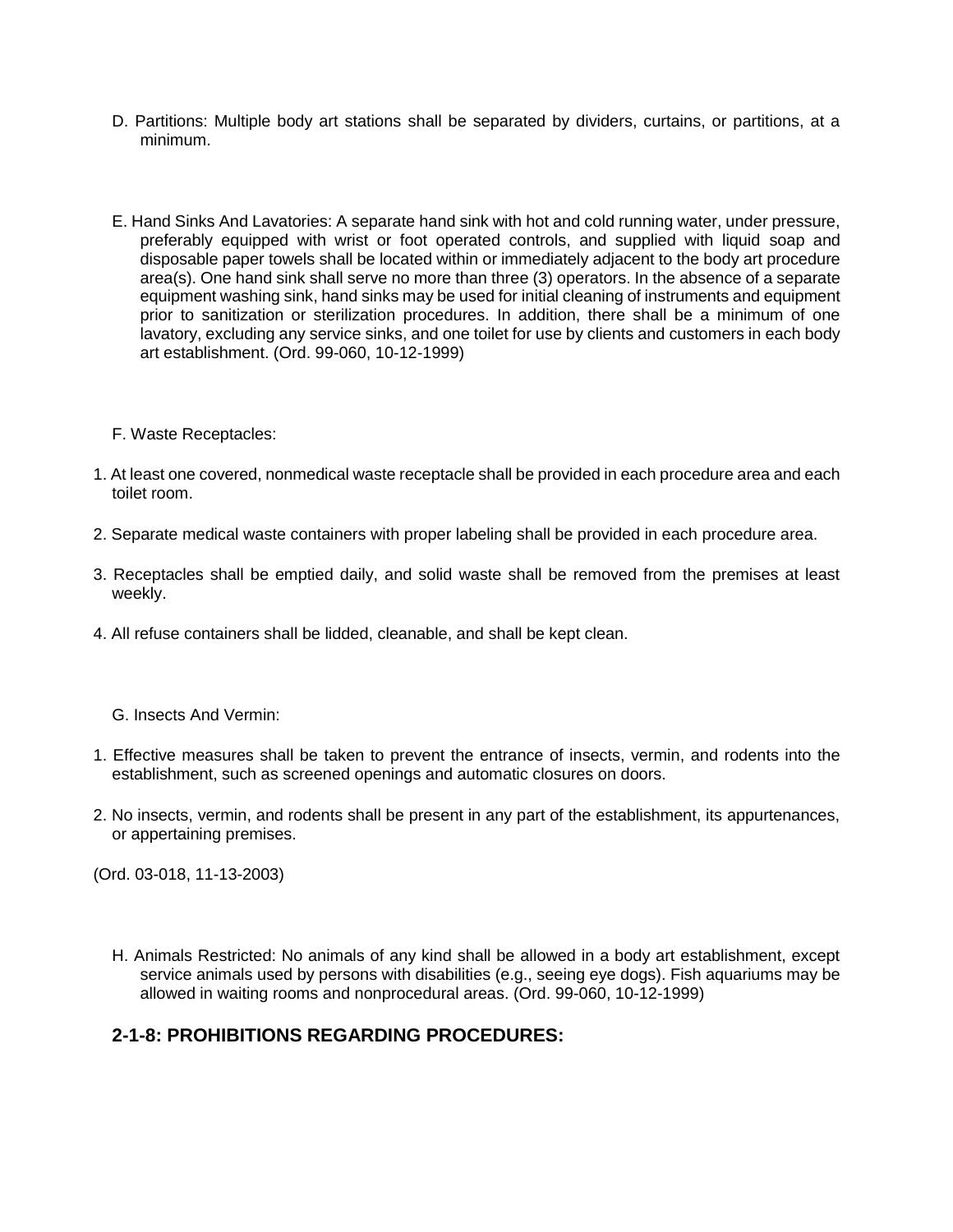- A. Underage Persons: No person shall perform or permit the performance of tattooing procedures upon a person under eighteen (18) years of age, and no person shall perform or permit the performance of all other body art procedures upon a person under eighteen (18) years of age without parental or legal guardian consent. (Ord. 03-018, 11-13-2003; amd. 2004 Code)
- B. Incoherent Persons: No technician or body art establishment personnel shall perform or permit the performance of body art procedures on any person who appears incoherent for any reason or appears to be under the influence of alcohol or drugs.
- C. Infected Persons:
- 1. Clients: No technician or body art establishment personnel shall perform or permit the performance of body art procedures on any skin or mucosa surface where a rash or any visible infection is present. (Ord. 99-060, 10-12-1999)
- 2. Employees: No person affected with boils, infected wounds, open sores, abrasions, weeping dermatological lesions, or acute respiratory infection shall work in any area of a body art establishment in any capacity in which there is a likelihood that the person could contaminate body art equipment, supplies, instruments, or working surfaces with body substances or pathogenic organisms. (Ord. 03- 018, 11-13-2003)
	- D. Ear Piercing Systems On Other Body Parts: Ear piercing systems using studs and clasps shall not be used anywhere on the body other than the outer perimeter and lobe of the ear.
	- E. . Smoking, Eating, Drinking: Smoking, eating, or drinking is strictly prohibited in the body art procedure area.
	- F. . Influence of Alcohol Or Drugs: No technician shall perform any body art procedure if under the influence of alcohol or drugs. (Ord. 99-060, 10-12-1999)

#### **2-1-9: INFORMATION AND NOTICE OF PROCEDURES; REPORTING REQUIREMENTS:**

- A. Verbal and Written Information:
- 1. Every person requesting a body art procedure shall be provided with verbal and written public educational information prior to the start of the procedure, in a form approved by the department. The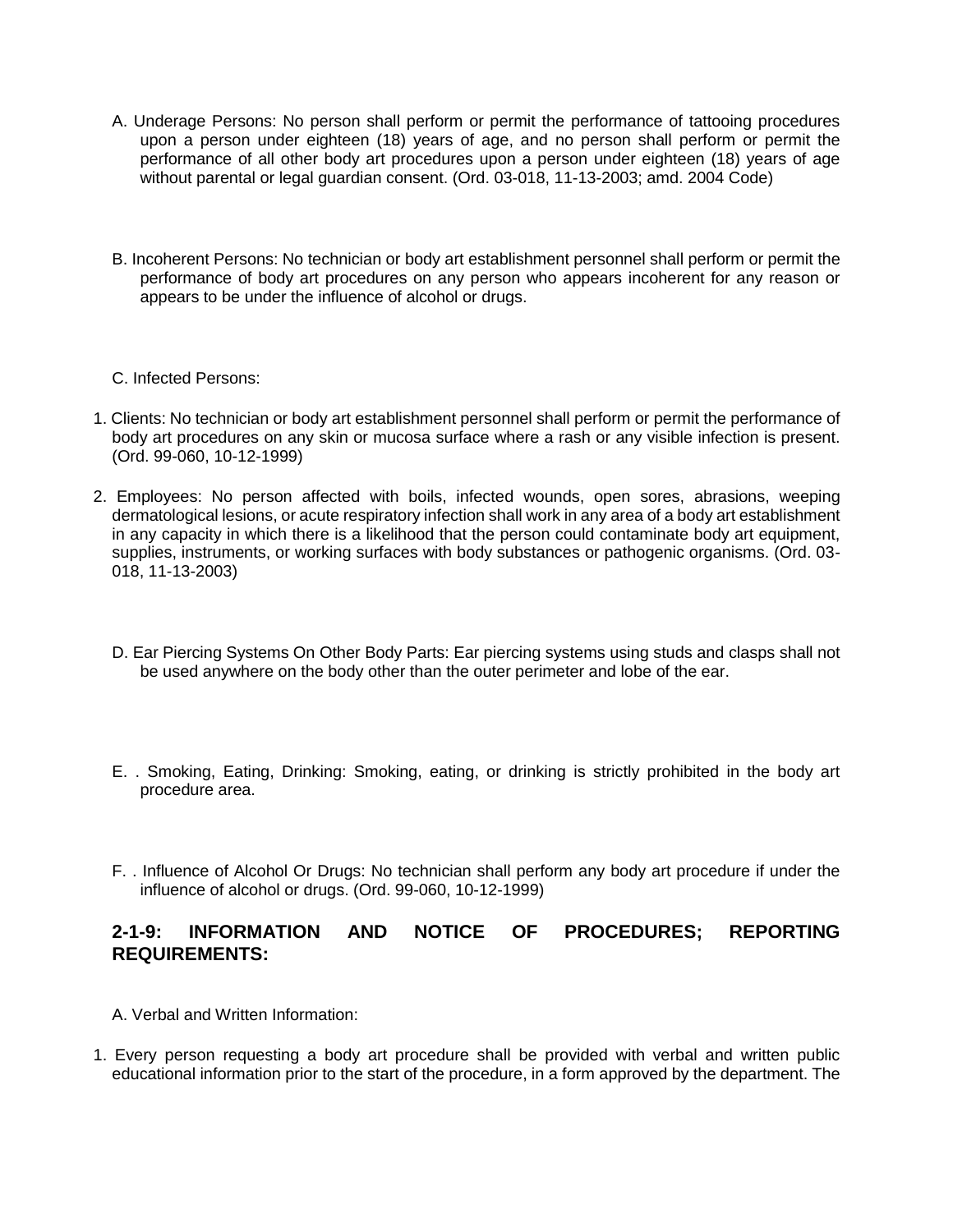client shall be given a copy of the above information and shall sign the form stating he has read the material. A signed copy shall be retained by the facility for five (5) years. (Ord. 03-018, 11-13-2003)

- 2. Every person receiving a body art procedure shall be provided with verbal and written instructions for aftercare of the body art procedure site, in a form approved by the department. The instructions shall advise the client of proper care for the healing of the body specific to the procedure performed and to consult a physician at the first sign of infection or swelling. The instructions shall include the name, address, and phone number of the establishment and the printed name of the technician who performed the procedure.
- 3. The written information and aftercare instructions shall be signed and dated by the client and the technician. The originals shall be retained by the establishment, and copies shall be given to the client.
	- B. Disclosure Notice: Every body art establishment shall prominently display the disclosure notice which shall be provided with each establishment permit issued by the department, containing the following information:
- 1. Advising the public of the risks and possible consequences of body art services;
- 2. The name, address, and phone number of the county health department; and
- 3. The procedure for filing a complaint relating to body art services.
	- C. Report Of Infection Or Disease: Any infection, complication, or disease resulting from a body art procedure which becomes known to the technician or establishment shall be reported to the department within twenty four (24) hours. The technician and the establishment shall be jointly and severally responsible for reporting such information. (Ord. 99-060, 10-12-1999)

#### **2-1-10: CLIENT MEDICAL HISTORY AND RELEASE:**

- A. Prior to performing any body art procedure, in order to properly evaluate the client's medical condition for receiving a body art procedure, the technician shall specifically request from the client, verbally and in writing, the following information:
- 1. History of diabetes;
- 2. History of hemophilia (bleeding);
- 3. History of skin diseases, skin lesions or skin sensitivities to soaps, disinfectants, etc.;
- 4. History of allergies or adverse reactions to pigments, dyes, or other skin sensitivities;
- 5. History of epilepsy, seizures, fainting or narcolepsy;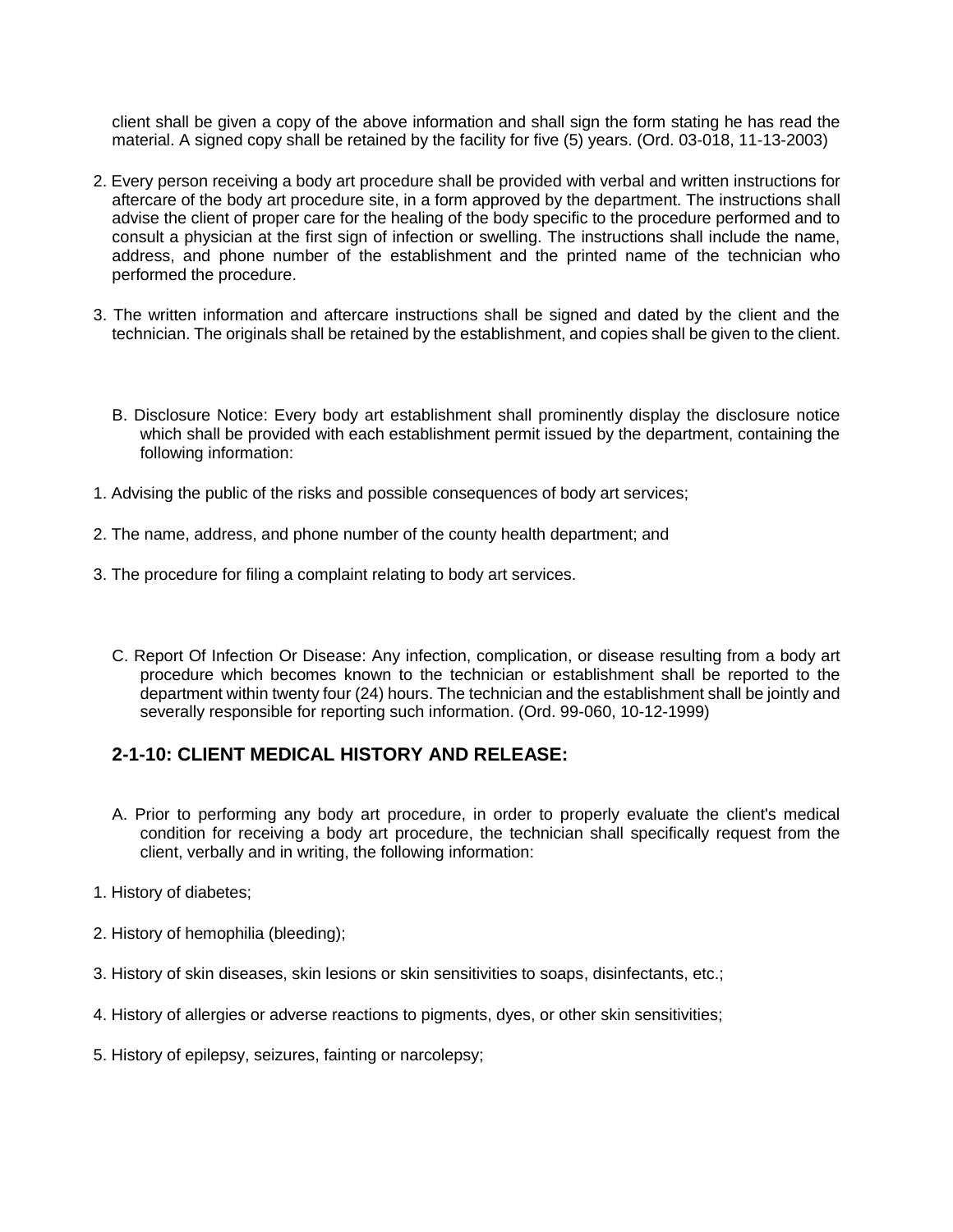- 6. Current or recent medications, such as anticoagulants, which thin the blood or interfere with blood clotting; and
- 7. Any other information that would aid in evaluating the client's body art healing expectations.
	- B. Prior to performing any body art procedure, the technician shall obtain a release form signed by the client confirming that the technician obtained or attempted to obtain the medical history, and listing the information provided.
	- C. The technician may refuse to perform a body art procedure if the client refuses to disclose the information requested. (Ord. 99-060, 10-12-1999)

#### **2-1-11: PERFORMANCE OF BODY ART PROCEDURES:**

- A. When performing body art procedures, the technician shall maintain a high degree of personal cleanliness, conform to hygienic practices, wear clean clothes, and his or her skin shall be free of rash or infection. (Ord. 99-060, 10-12-1999)
- B. Before performing a body art procedure, the immediate skin and surrounding skin area where the body art procedure is to be applied shall be washed with soap and water or an approved surgical skin preparation, depending on the type of body art to be performed. If shaving is necessary, a single-use disposable razor shall be used, then discarded into an approved sharps container. After shaving, the skin and surrounding area shall be washed with soap and water, and the washing pad shall be discarded.
- C. Immediately before performing body art procedures on an individual, the technician shall thoroughly wash his or her hands in hot running water with use of liquid soap, then rinse hands and dry with disposable paper towels. This shall be done as many times as necessary to remove contaminants. After hand washing is completed, the technician shall don disposable medical gloves. Both latex and nonlatex gloves shall be available in the facility at all times in case a technician or a client is sensitive to latex. (Ord. 03-018, 11-13-2003)
- D. The technician shall wear disposable medical gloves during all procedures. Gloves shall be discarded after the completion of each procedure on an individual client, and hands washed prior to donning the next set of gloves. Under no circumstances shall a single pair of gloves be used on more than one person. The use of disposable medical gloves does not preclude or substitute for the hand washing procedures described herein. Hands shall also be washed at the conclusion of all procedures.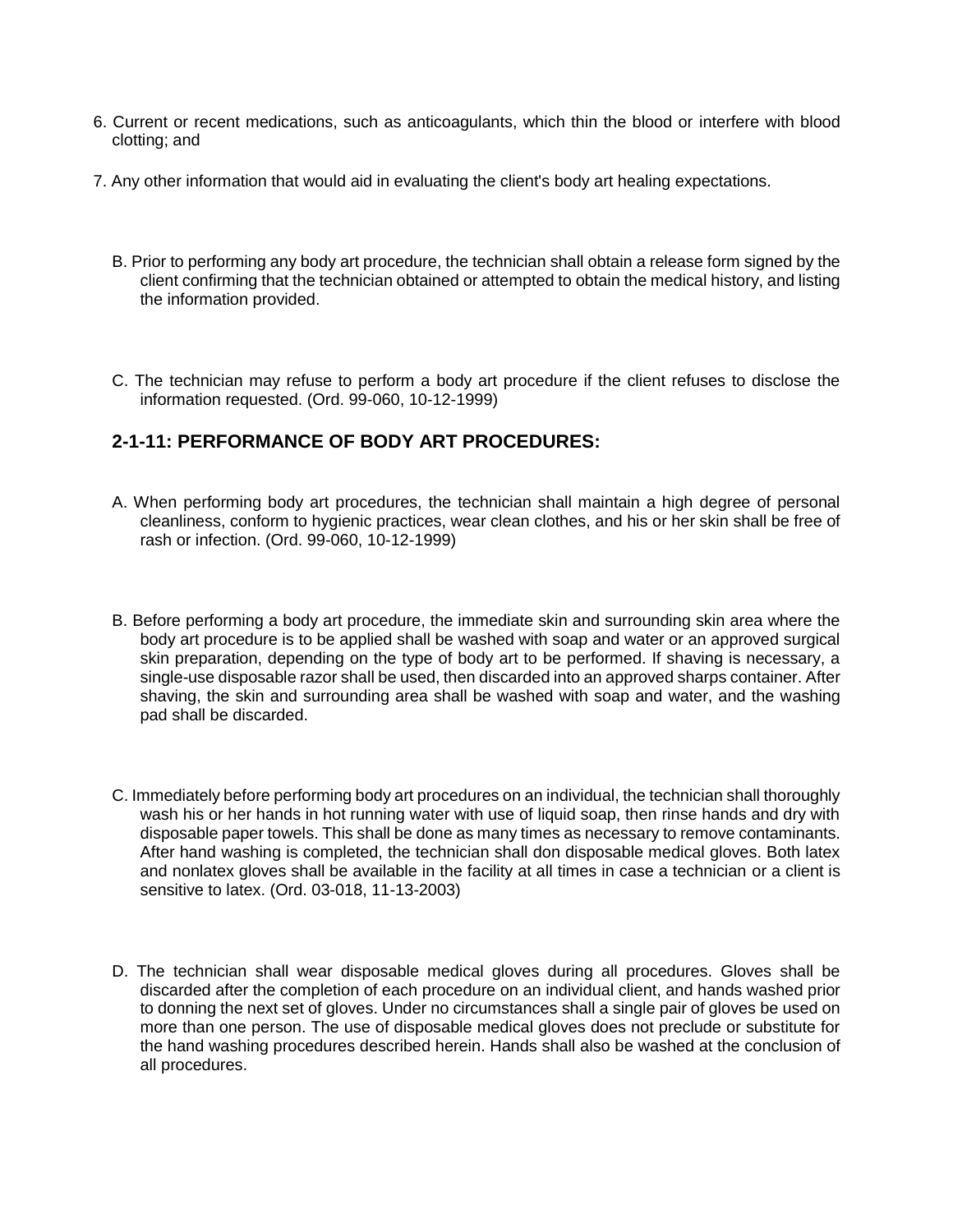- E. If, prior to or while performing a body art procedure, the technician's glove or gloves are pierced or torn or become contaminated by contact with any nonclean surface or object, by contact with a third person, or otherwise, the technician shall immediately discard the gloves, repeat the hand washing procedure, and put on a fresh pair of gloves to complete the procedure.
- F. Any instrument used for body art, which is contaminated during the procedure, shall be discarded and replaced immediately with a new disposable or sterilized instrument before the procedure resumes. (Ord. 99-060, 10-12-1999)

#### **2-1-12: RECORDS KEPT:**

- A. Record Of Procedures: The body art establishment shall keep a record of all body art procedures performed. The record shall include the client's name, date of birth, client's address, date of the procedure, type and location of each procedure performed, name of the technician who performed each procedure, signature of client, and, if the client is a minor, proof of parental or guardian presence and written consent. Signed copies of the client release form and aftercare forms shall also be maintained by the establishment. All records shall be available for inspection by the department, upon request.
- B. Medical Information Confidential: Records containing a client's personal medical information shall be considered confidential by the establishment. The department shall keep personal medical information confidential, to the extent disclosure is not required under Illinois statutes, in the administration and enforcement of this chapter.
- C. Period of Record Retention: All records required by this chapter shall be retained by the establishment for a minimum of five (5) years. (Ord. 99-060, 10-12-1999)

#### **2-1-13: EQUIPMENT AND SUPPLIES; SANITATION AND STERILIZATION PROCEDURES:**

- A. Both sterilized and clean instruments and supplies shall be stored in clean, dry, covered containers.
- B. All instruments used in body art procedures shall remain stored in sterile packages until just prior to use. Sterile instruments and equipment shall not be used if the package has been breached or the expiration date has expired, without first repackaging and re-sterilizing.
- C. All products used to check the flow of blood or to absorb blood shall be single use and disposable.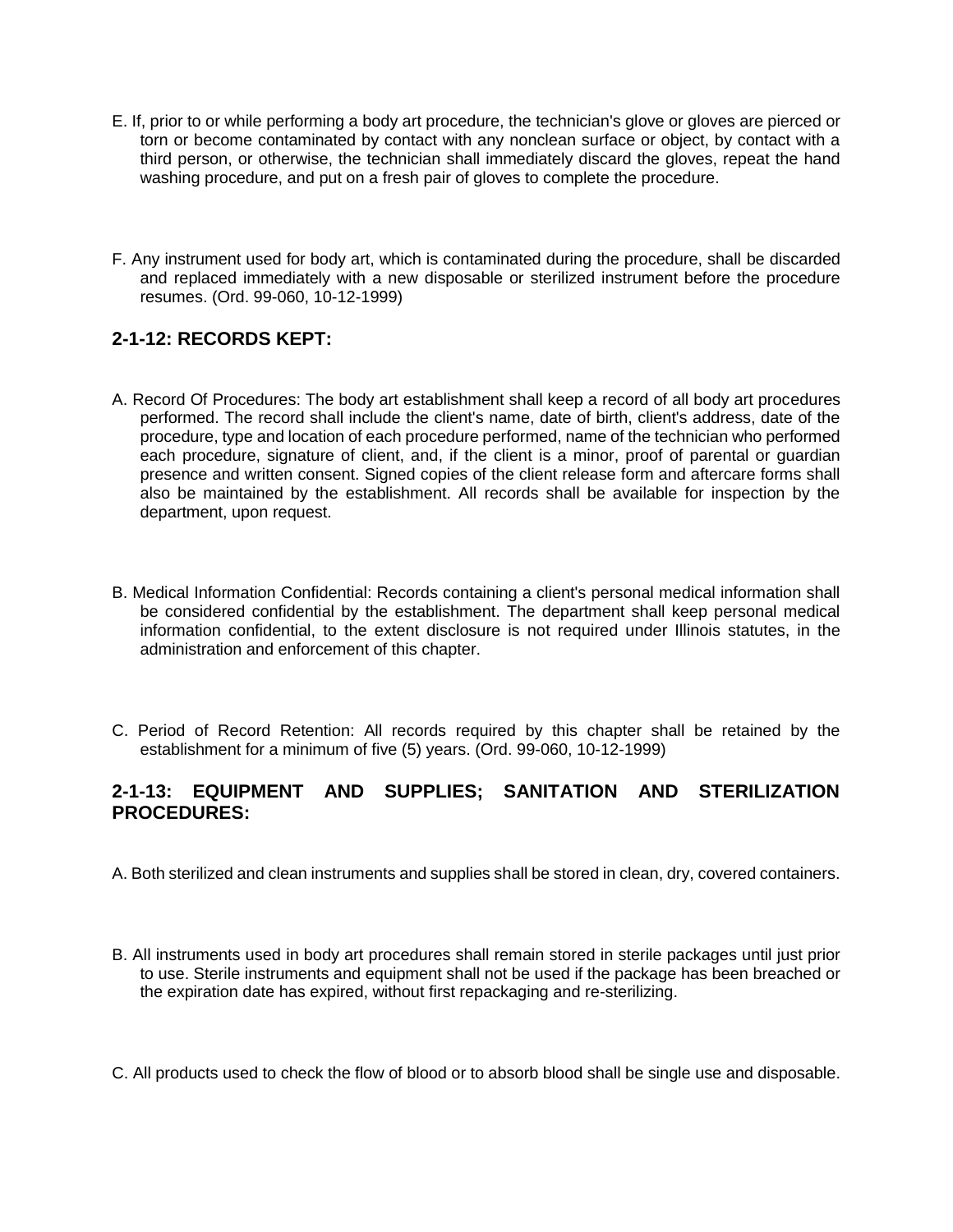- D. All products applied to the skin, including body art stencils, shall be single use and disposable; except, that acetate stencils shall be allowed for reuse if sanitization procedures are performed between uses upon approval of the department. Petroleum jellies, soaps and other products used in the application of stencils shall be dispensed and applied on the area to be tattooed with sterile gauze or in a manner to prevent contamination of the original container and its contents. The gauze shall be used only once and then discarded.
- E. All inks, dyes, pigments, needles, and instruments used shall be specifically manufactured for performing body art procedures, and shall be used according to manufacturer's instructions. The mixing of approved inks, dyes, or pigments, or their dilution, with potable water is acceptable. Immediately before applying a tattoo, the quantity of the dye to be used shall be transferred from the dye bottle and placed into single use paper or plastic cups or caps. Upon completion of the tattoo, these single cups or caps and their contents shall be discarded.
- F. Jewelry used in body art procedures shall be made only of the following materials: surgical implant grade stainless steel; solid fourteen karat (14k) or eighteen karat (18k) white or yellow gold; niobium; titanium; platinum; or a dense, low porosity plastic. All jewelry shall be free of nicks, scratches, or irregular surfaces, and shall be properly sterilized prior to use.
- G. When assembling instruments used for performing body art procedures, the technician shall wear disposable medical gloves and shall use medically recognized techniques to ensure that the instruments and gloves are not contaminated.
- H. Single use items shall be discarded immediately after each use and shall not be used on more than one client for any reason. (Ord. 99-060, 10-12-1999)
- I. All non-equipment type items shall be disposable.
- J. Every body art establishment shall have a department approved sterilizer, unless only sterile supplies and single use disposable instruments and products are used. Sterilizers shall be located away from procedure areas and areas frequented by the public. Department approved sterilizers shall be those units as approved by policy established by the health department. (Ord. 03-018, 11- 13-2003)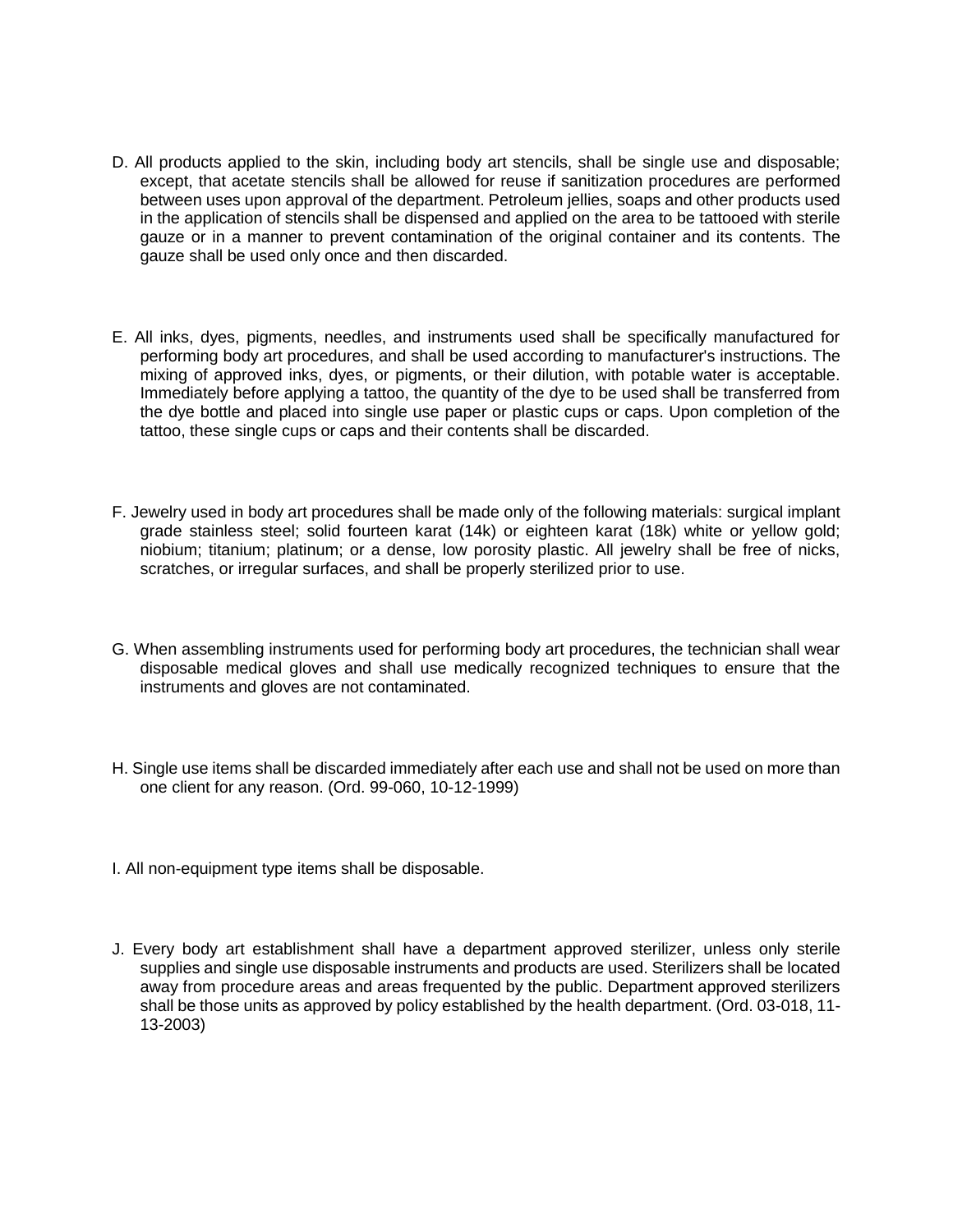- K. The following process shall be followed after each use for all non-single use, non-disposable instruments used for body art:
- 1. The instrument shall be cleaned by scrubbing with an appropriate soap or disinfectant solution and hot water or by following the manufacturer's cleaning instructions to remove blood and tissue residue.
- 2. The instrument shall be placed in an ultrasonic unit, which shall be operated in accordance with manufacturer's instructions.
- 3. The instrument shall be packed individually in a peel pack containing either a sterilizer indicator or internal temperature indicator, and sterilized.
- 4. Peel packs shall be dated with an expiration date not to exceed six (6) months.
	- L. Sterilizers shall be used, cleaned, and maintained according to manufacturer's instructions. The sterilizer shall be an approved autoclave and be approved by the American Association of Medical Instrumentation. The autoclave shall be operated in accordance with operating standards promulgated by AAMI. A copy of the manufacturer's recommended procedures for the operation of the sterilization unit shall be available for inspection by the department. (Ord. 99-060, 10-12- 1999)
	- M. Each body art establishment shall demonstrate by monthly spore destruction tests that the sterilizer used is capable of attaining sterilization. The tests shall be verified through an independent laboratory. Test records shall be retained for a period of five (5)years and shall be made available to the department upon request. The establishment permit shall not be issued or renewed until documentation of the sterilizer's ability to destroy spores is received by the department. (Ord. 99- 060, 10-12-1999; amd. 2004 Code)

#### **2-1-14: STORAGE AND DISPOSAL OF WASTE:**

- A. Biomedical Wastes:
- 1. Storage of biomedical waste on site shall not exceed the period specified by the department, or more than seven (7) days. (Ord. 03-018, 11-13-2003)
- 2. Biomedical waste, which may release liquid blood or body fluids when compressed or which may release dried blood or body fluids when handled, shall be placed in a #A approved "red" bag marked with the international biohazard symbol, and disposed of by a one inch (1") potentially infectious medical waste transporter, permitted by the Illinois environmental protection agency.
	- B. Products Coming In Contact With Blood: All products used to check the flow of blood or to absorb blood shall be disposed of immediately after use in appropriate covered containers, unless the disposal product meets the definition of "biomedical waste".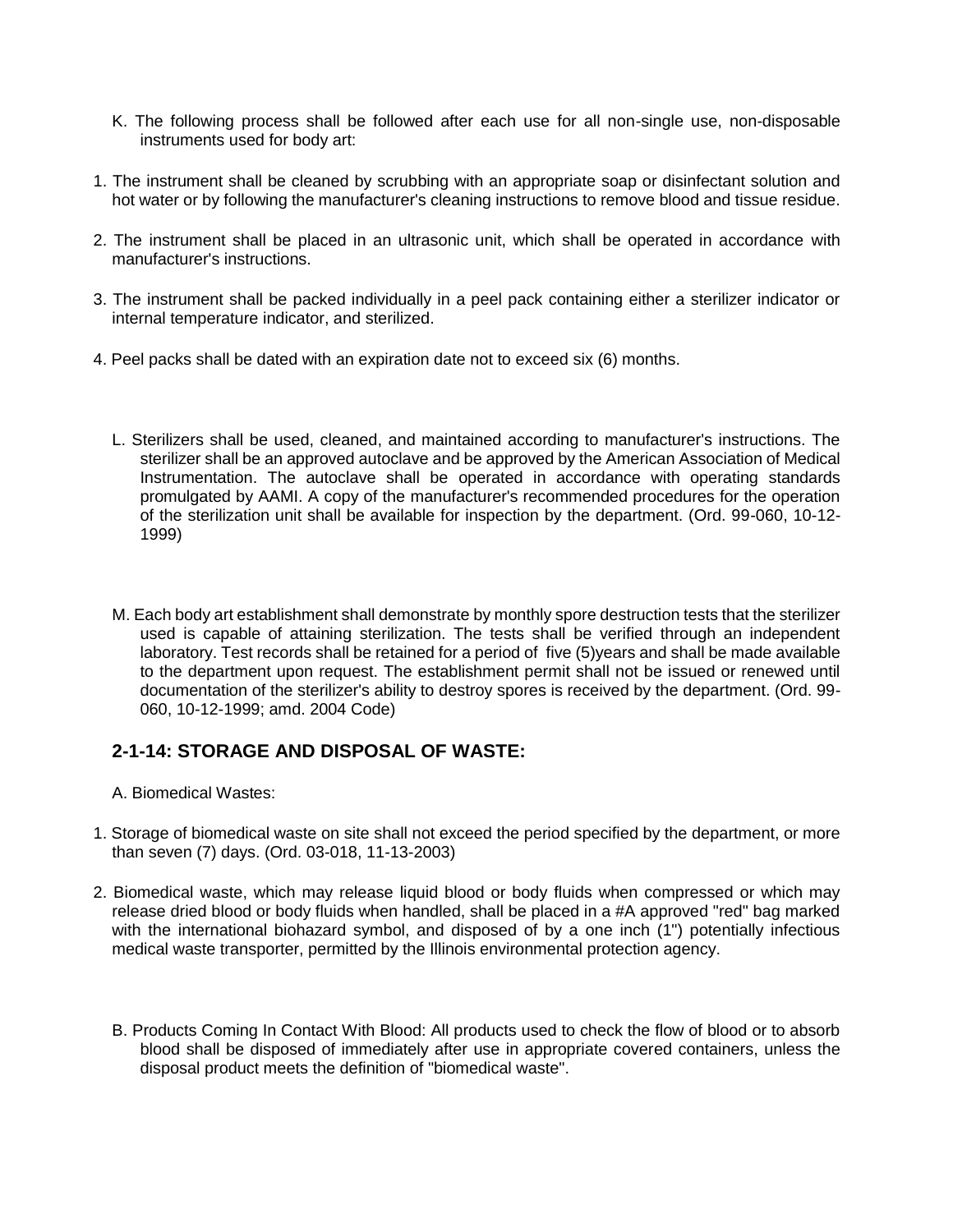- C. Non-biomedical Waste: Non-biomedical waste which does not release liquid blood or body fluids when compressed, or does not release dried blood or body fluids when handled, shall be placed in a covered receptacle and disposed of through normal, approved disposal methods.
- D. Sharp Objects: Sharps shall be disposed of in approved sharps containers. (Ord. 99-060, 10-12- 1999)

#### **2-1-15: TEMPORARY AND MOBILE ESTABLISHMENTS PROHIBITED:**

The operation of temporary or mobile body art establishments in the county is prohibited. (Ord. 99- 060, 10-12-1999)



- A. Frequency Of Inspections: The department may conduct inspections as often as necessary throughout the year to ensure compliance with this chapter.
- B. Identification Required: A representative of the department shall properly identify himself or herself before entering a body art establishment to make an inspection.
- C. Interference With Inspectors Prohibited: It is unlawful for any person to interfere with the department or its representatives in the performance of their duties.
- D. Reports: Following an inspection, a copy of the inspection report shall be furnished to the permittee. The department shall retain the original of all inspection reports. (Ord. 99-060, 10-12-1999)

#### **2-1-17: DEPARTMENT PERSONNEL COMPETENCY REQUIREMENTS:**

Department personnel performing environmental health/sanitary evaluations or complaint investigations of body art establishments or technicians shall meet the same requirements as specified for technicians in subsection [2-1-2C2](http://www.sterlingcodifiers.com/codebook/getBookData.php?ft=3&find=2-1-2C2) of this chapter prior to assuming responsibilities. (Ord. 99-060, 10-12-1999)

#### **2-1-18: FEES:**

The department shall collect reasonable fees in connection with the administration of this chapter. Those fees are as follows:

Establishment: \$150.00 (annual)

Artist: \$50.00 (annual)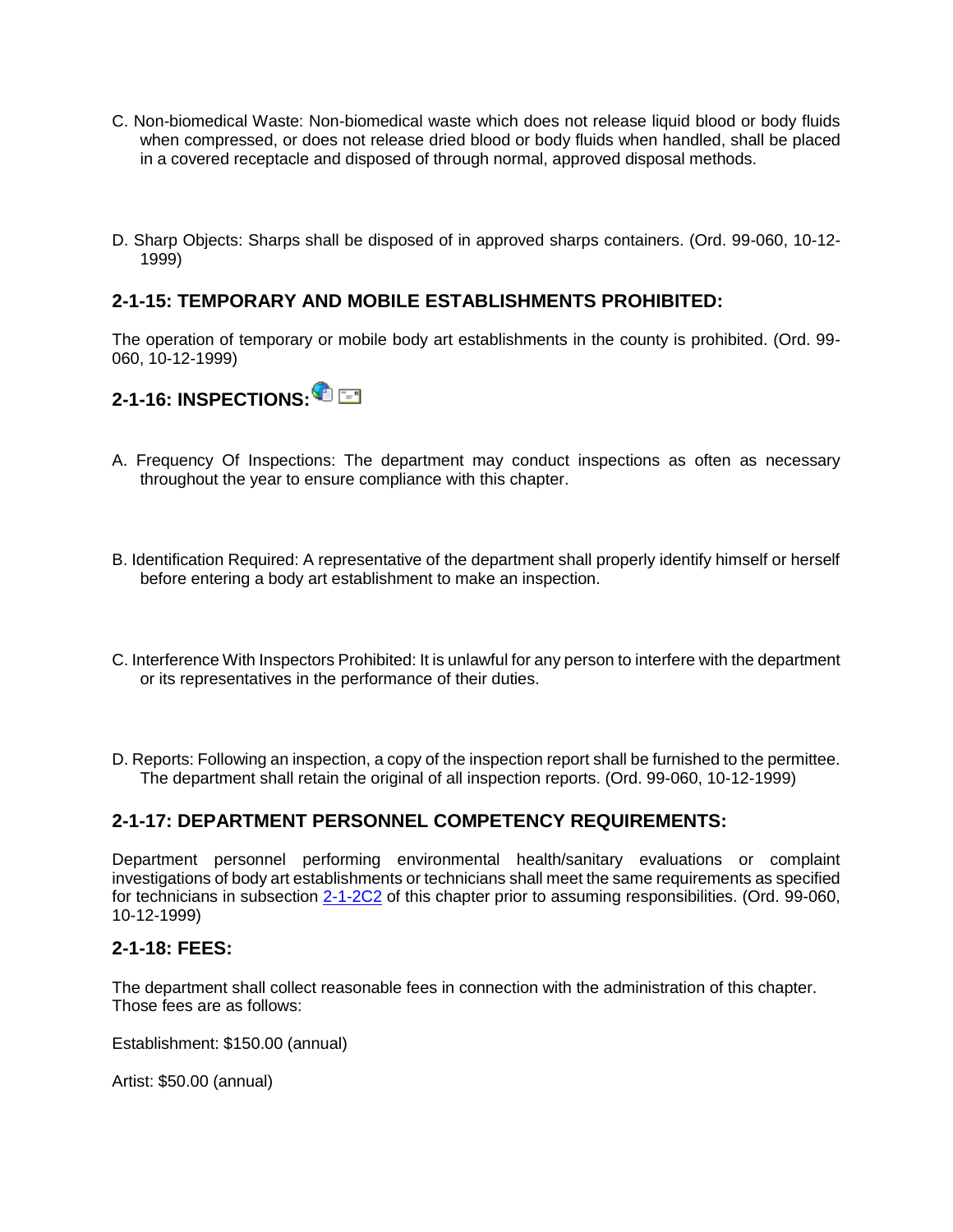Plan review: \$100.00 (one time fee)

Re-Inspection Fee: \$60

(Ord. 99-060, 10-12-1999; amd. 2004 Code)

#### **2-1-19: ENFORCEMENT:**

- A. Existing Establishments; Time For Compliance: Establishments operating at the effective date hereof shall be given a prescribed amount of time to make application to the department and comply with these regulations. Establishments that continue to operate without proper permits from the department or operate in violation of these regulations will be subject to legal remedial actions and sanctions as provided by law.
- B. Notice To Correct Violations: If, after investigation, the department should find that a permittee or operator is in violation of this chapter, the department may, in the alternative, advise the permittee or operator, in writing, of its findings and instruct the operator to take specific steps to correct such violations within a reasonable period of time, not to exceed thirty (30) days. (Ord. 99-060, 10-12- 1999)
- C. Disease Conditions Suspected: If the department has reasonable cause to suspect that a communicable disease is or may be transmitted by an operator, use of unapproved or malfunctioning equipment, or unsanitary or unsafe conditions which may adversely impact the health of the public, upon written notice to the owner or operator, the department may do any or all of the following:
- 1. Issue an order excluding any or all operators from the permitted body art establishment who are responsible, or reasonably appear responsible, for the transmission of a communicable disease until the department determines there is no further risk to public health.
- 2. Issue an order to immediately suspend the permit of the licensed establishment until the department determines there is no further risk to the public health. Such an order shall state the cause for the action. (Ord. 03-018, 11-13-2003)

#### **2-1-20: SUSPENSION OR REVOCATION OF PERMITS:**

- A. Suspension of Permits:
- 1. Temporary Suspension: Permits issued under the provisions of this chapter may be suspended temporarily by the department for failure of the holder to comply with the requirements of this chapter.
- 2. Notice of Suspension: Whenever a permit holder or operator has failed to comply with any notice issued under the provisions of this chapter, the operator must be notified in writing that the permit is, upon service of this notice, immediately suspended. The notice must also contain a statement